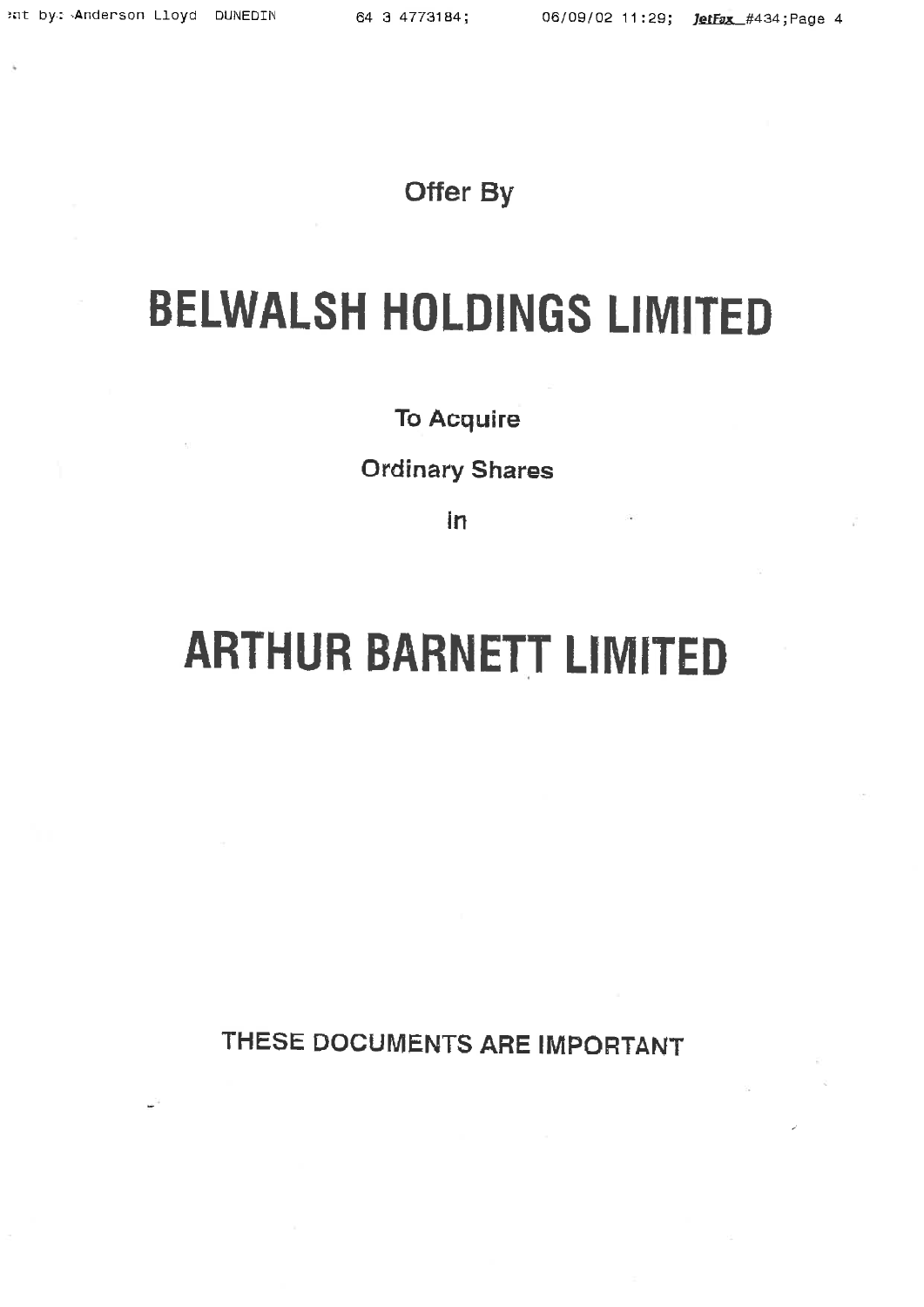# OFFER UNDER THE TAKEOVERS CODE BY BELWALSH HOLDINGS LIMITED TO PURCHASE FULLY PAID ORDINARY SHARES IN ARTHUR BARNETT LIMITED

2 SEPTEMBER 2002

# Offer of \$1.40

# for each share in Arthur Barnett Limited

# Closes 1 December 2002

# IMPORTANT

If you are in doubt as to any aspect of this offer, you should consult a member of the New Zealand Stock Exchange or afinancial or legal adviser.

If you have sold all your shares in Arthur Barnett Limited, you should immediately hand this offer document and the accompanying acceptance form to the purchaser, or to the member of the New Zealand Stock Exchange or other agent through whom this sale was made, to be passed to the purchaser.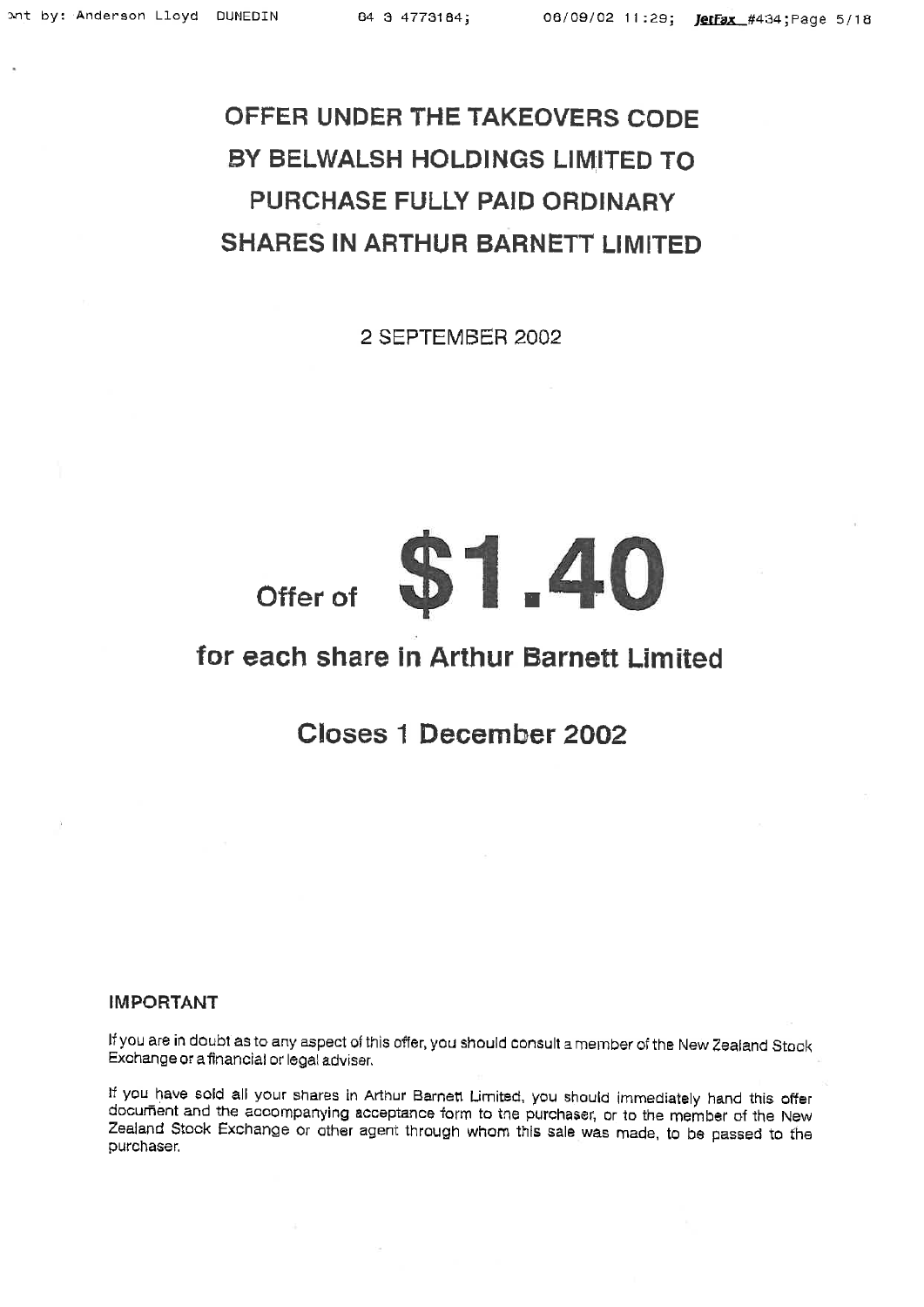$\mathbf 1$ 

# **CONTENTS**

| Letter from Belwalsh Holdings Limited   | 2 |
|-----------------------------------------|---|
| Summary of Offer                        | Э |
| Full Offer by Belwalsh Holdings Limited | 4 |
| Schedule 1 Information                  | 8 |

# IMPORTANT

If you are in any doubt as to any aspect of this offer, you should consult a member of the New Zealand Stock Exchange ora financial or legal adviser.

If you have sold all your equity securities in Arthur Barnett Limited, you should immediately hand this offer document and the accompanying acceptance form to the purchaser, or to the member of the New Zealand Stock Exchange or other agent through whom the sale was made, to be passed to the purchaser.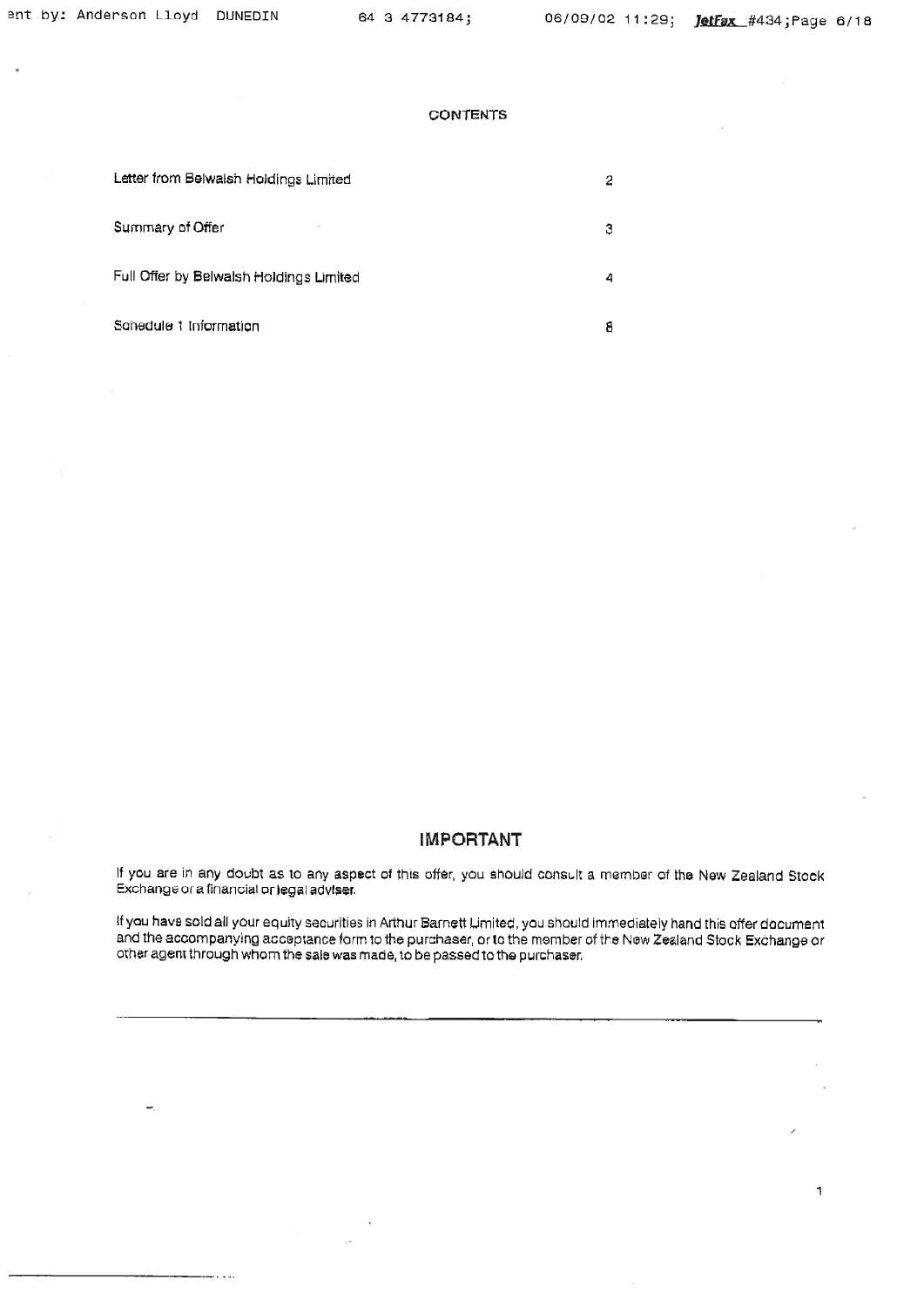2 September 20Q2

# NZ\$1.40 CASH OFFER FOR ALL ARTHUR BARNETT LIMITED SHARES

DearShareholder,

On behalf of the Board of Directors of Belwalsh Holdings Limited (Belwalsh), I have pleasure in enclosing the offer to acquire all of your shares in Arthur Barnett Limited (Arthur Barnett).

Belwatsh's intention is to ensure that Arthur Barnett continues as a retailer and property company, For a long time Arthur Barnett has been undercapitalised which has been reflected in a continuing low share price. The investing public have been confused as to whether Arthur Barnett is a retailer or a property company and the share price has been penalised accordingly. Without an injection of additional capital it is unlikely the business will grow and this will have a significant impact on the future share price, It is the intention of Belwalsh to introduce additional capital and to build and expand the business.

Our offer is NZ\$1.40 cash for each ordinary share. Amongst other things, the offer is conditions, upon Belwalsh receiving acceptances for at least 90% of the shares in Arthur Bamett. Other conditions of the offer are detailed in the Takeover Offer attached to this letter (the Offer). The Offer closes on 1 December 2002,

## WHY SHOULD YOU ACCEPT THIS OFFER

Belwaish's Offer price of N2\$1 ,4Q per ordinary share represenis:

- (i) a significant premium over the price at which Arthur Barnett has traded during 2002,
- (ii) a more than 60% premium over The average price at which Arthur Bamett traded in the six months prior to the announcement of this Offer,

By accepting Belwaish's Offerfor your Arthur Barnett shares:

- You will be sent payment by regular post of NZ\$1.40 per ordinary share not later than 7 days after the later of 1 December 2002 and the date upon which the Offer becomes unconditional; and
- You will not incur any brokerage or stamp duty charges.

You are encouraged to accept this Offer soon, as it closes on 1 December 2002.

# ABOUT BELWALSH

Belwalsh is a private South Island company controlled by the T. D. Scott No 2 Trust and Fraser Smith Holcings LimilBd, a company associated with Julian Smith.

# HOW TO ACCEPT THIS OFFER

To accept the Offer, please complete the enclosed personalised form of Acceptance and Transfer (Acceptance Form) in accordance with the instructions set out in the Takaover Offer and on the back of the Acceptance Form. Return the Acceptance Form as soon as possible using the reply paid envelope supplisd. The Offer is planned to close at 5pm (New Zealand time) on 1 December 2002.

If you have lost your personalised Acceptance Form, or if you have any other questions on haw to accept, please comact T, D, Soon & Co in Dunedin on 64 3 479 0190 fTrevor Scott).

I believe that this Offer represents a full and fair price for your Arthur Barnett shares and wilt be good for the long-term success of this New Zealand company, t recommend it for your careful consideration.

Yours sincerely

 $\sigma_{\rm abs}$ 

Trevor D. Scott Director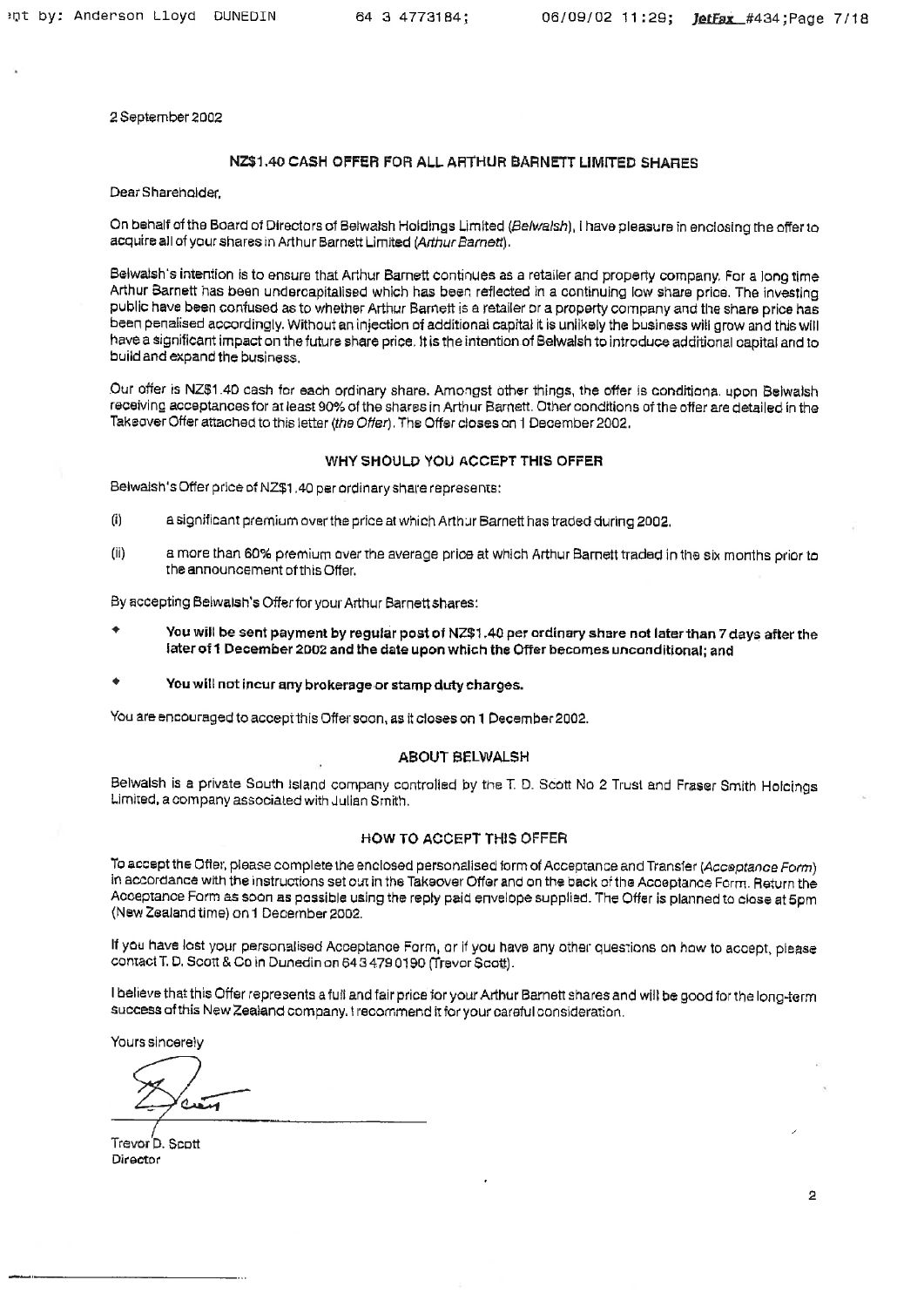# SUMMARY OF OFFER

On August 6 2002, Belwalsh announced that it would make a full offer unoer the Takeovers Code for all of the shares in Arthur Barnett and then provided formal notice of that intention to Arthur Barnett on 14 August 2002. The key terms of the Offer are:

> Consicieration; \$1,40pershareInArthurBarnert,

- ^ The Offer is conditional on receipt ol acceptances w/hich lake Belwalsh's voting rights ta more than 90% of the voting rights in Arthur Barnatt,
- $\blacktriangleright$  The Offer closes at 5pm on 1 December 2002 (unless extended in accordance with clause 3.1 of the Offer) (Closing Date).

# HOW TO ACCEPT THIS OFFER

If you have sold all or some of your shares, please refer to the instructions at the rear of this document.

# If youare a shareholder

To accept this Offer by Belwalsh, you should complete the personaiised shareholder's Acceptance Form enclosed with this document, in accordance with the instructions set out on thai Acceptance Farm, Then deliver or mail the Acceptance Form in the enclosed reply paid envelope to:

Belwslsh Holdings L.miled C/-T,D.Scotr&Co PO Box 5344 Moray Place Dunedin New Zealand

If you cannot readily locate your Faster Identification Number (FIN number) or you do not have one please complete the indemnity on the reverse of the Acceptance Form.

# IMPORTANT

# ACCEPTANCES MUST BE RECEIVED BY 5PM ON 1 DECEMBER 2002 (SUBJECT TO PARAGRAPH 3.1 OF THIS OFFER)

# IF YOU HAVE LOST YOUR PERSONAUSED ACCEPTANCE PORM, OR IF YOU HAVE ANY OTHER QUESTIONS ON HOW TO ACCEPT. PLEASE CONTACT T. D. SCOTT & CO iN DUNEDIN ON 63 3 479 0190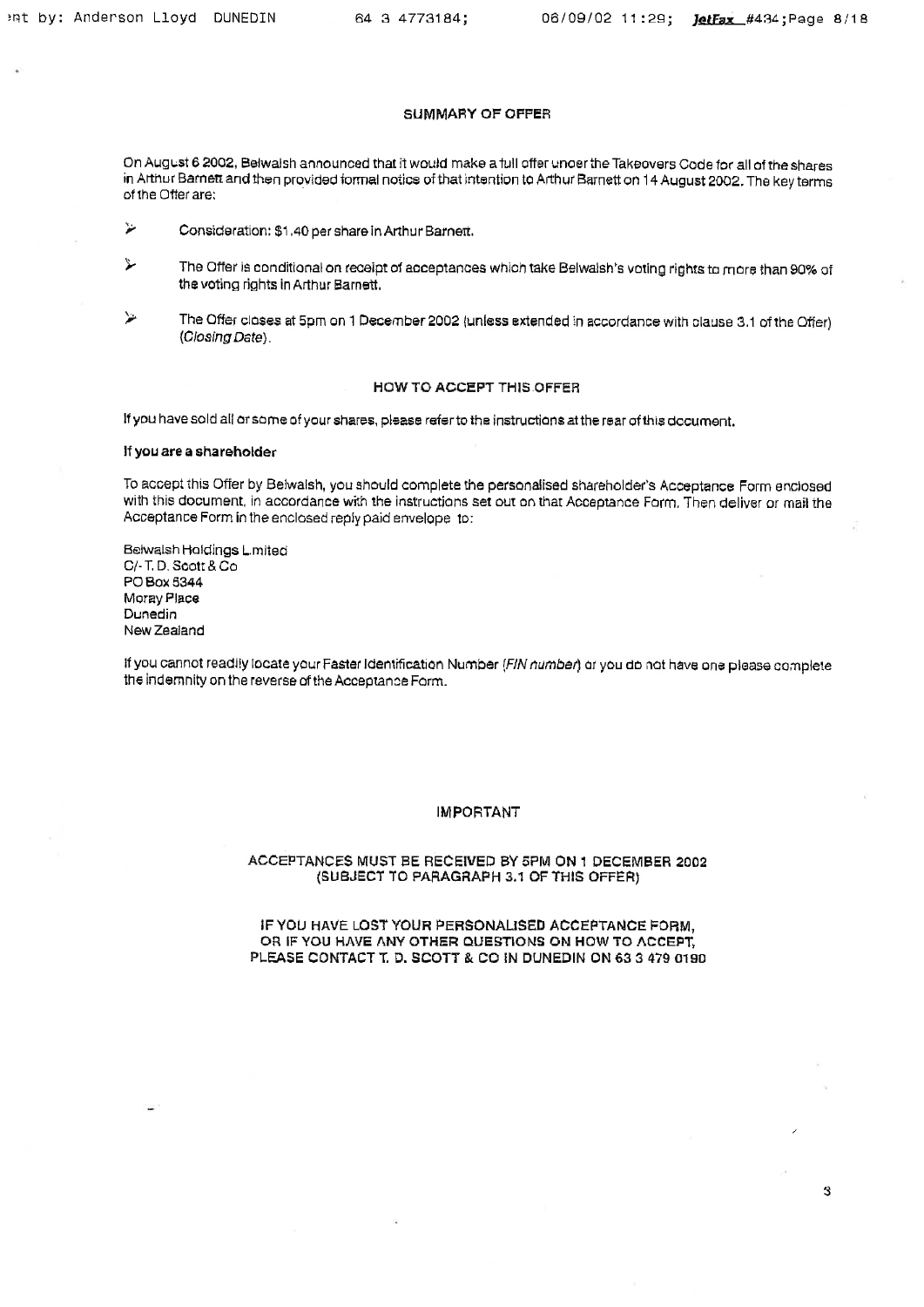# FULL OFFER BY BELWALSH HOLDINGS LIMITED IN RELATION TO ARTHUR BARNETT UMITED

# 2 September 2002

Beiwalsh Holdings Limited (Belwash) hereby offers to acquire, on the terms and conditions set out in this document, all of the ordinary shares (being all the voting and equity securities) of Arthur Barnett Limited (Arthur Barnett or the Company) (the Offer).

All such shares are referred to in this document as the Shares and each of them singularly is referred to as the Share.

The Offer is madesubject to the following terms and conditions:

# 1. Consideration

.1 The consideration offered for eaah of the Shares is \$1.40 cash.

1.2 The consideration for the Offer will be sent to holders whose Shares are taken up under the Offer not later than 7 days after the laier of 1 December 2002 and the date which the Offer becomes unconditional.

As at the date of this Offer, the last date by which such consideration must be sent to persons accepting the Offer is 22 December 2002.

The consideration will be sent to each shareholder whose Shares are taken up under the Offer.

- 1,3 If the consideration for the Offer is nat sent within the period specified in paragraph 1.2 to any holder whose Shares are taken up under the Offer, that holder may withdraw acceptance of the Offer;
	- (a) by notice in writing to the Offeror; but only
	- (b) after the expiration of 7 days notice to the Offer of that holder's intention to do so.

Th:s right to withdraw acceptance of the Offeror will not apply if the holder receives the consideration during the 7 day period referred to in this paragraph,

# 2. How to Accept this Offer

If you wish to accapithe Offer, you nead only

- 2.1 Complete the applicable enclosed Acceptance Form in accordance with the instructions set out in that Form; and
- 2.2 Return the completed Acceptance Form in the enclosed reply paid envelope as soon as possible, but in any event so as to be received by the Offeror not later than 5pm on 1 December 2002 (subject to paragraph 3.1 below). If the reply paid envelope has been mislaid, please deliver or mail your acceptance to:

Belwplsh Holdings Limited C/-T.D. Scott & Co. PO Box 5344 Moray Place Dunedin

The Offeror may, in its discretion, treat any Acceptance Form as valid notwithstanding that it does not comply with this paragraph, and may, in its cliscreticn, rectify any errors in, or omissions from, any Acceptance Fcrm.

Acceptance of the Offer by each acceptor constitutes a contract be'.ween the acceptor and the Offeroron the terms and subject to the conditions of this Offer. Other than in the circumstances set out in paragraph 1.3 above, you may not withdraw your acceptance during the time the Offer is open for acceptance,  $-$  whether or not there has been any variation of the Offer,

4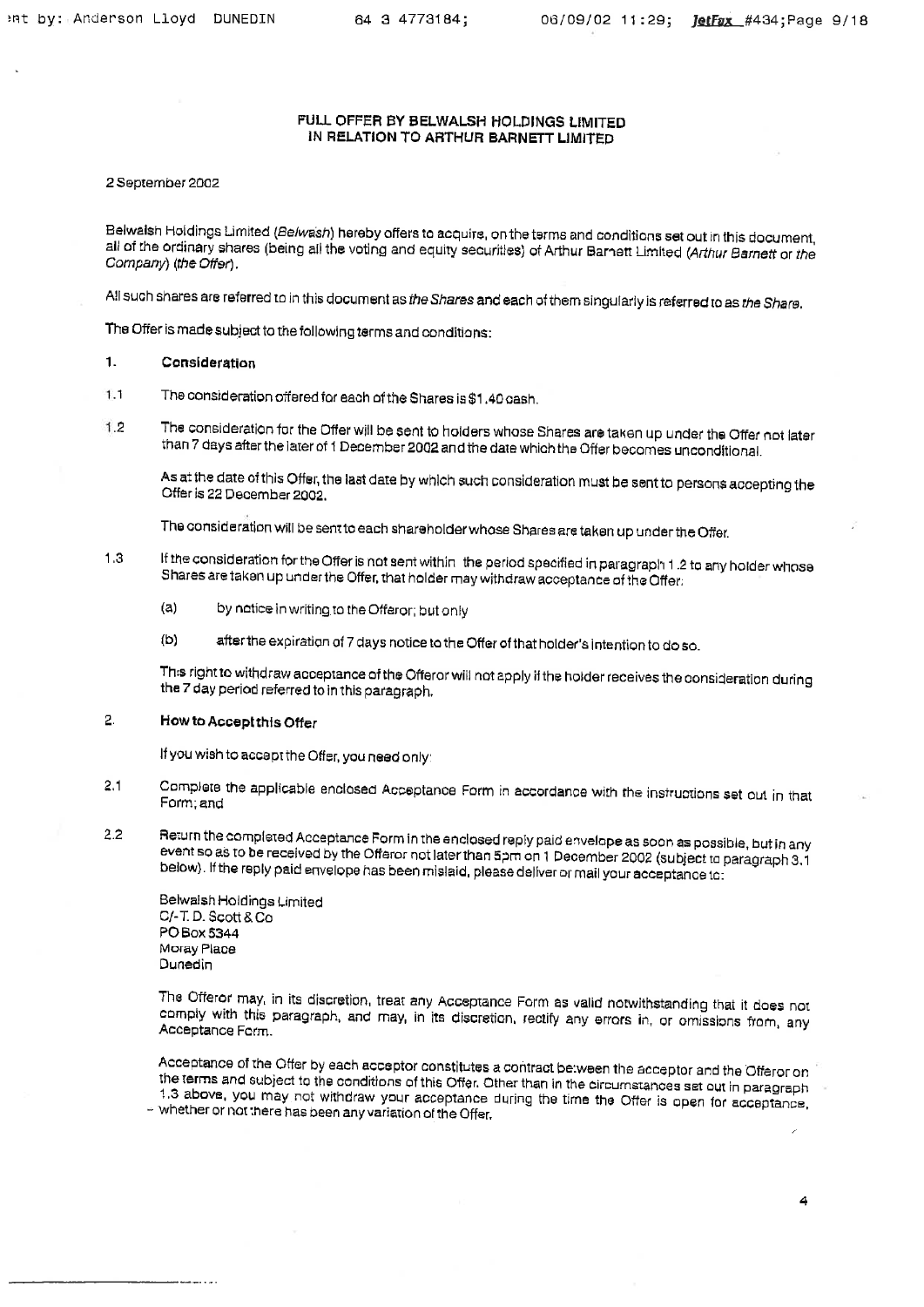# 3, Terms of Offer

The Offer is subject to the following terms:

- 3,1 Unless the Offer is totally withdrawn in accordance with the Takeovers Code and every person Is released from every obligation incurred under the terms of it, or it lapses in accordance with its terms, it remains open lor acceptance'until and including 1 December 2002 or such laier Closing Date as the Ofteror may decide in respect of the Offer in accordance with the Takeovers Code.
- 3,2 The latest date on which ths Qfferoroan declarethe Qffsrto have become unconciitional is the date which is 14 days after the Closing Date.
- 3.3 The enclosed Acceptance Form comprises part of this Offer, The Acceptance Form duly completed maybe treated by the Offeror as a valid acceptance of the Offer whether or not accompanied by the relevant FIN namber.
- 3.4 The Offer is open for acceptance by any person who holds the relevant Shares, whether acquired before or after the date of the Offer, upon production of satisfactory evidence of such person's entitlement to those Shares.
- 3.5 All Shares are to be acquired free from all liens, charges, mortgages and encumbrances of any kind whatever, but together with all rights attaching to them, including the right to all dividends and other distributions arriving after or by reference to a date occurring on or after a date upon which settlemen: of the Otier occurs in accordance with paragraph 7 below.

# 4. Conditions of Offer

- 4.1 This Offer and any contract arising from it is subject to the conditions (subject to the right of the Offeror at its sole discretion to waive all or any of such conditions in whole or in part, to the extent permitted by the Takeovers Code or any exemption granted by the Takeovers Panel) that during the period from the date of this Offer until the last date by which the Offer must be declared unconditional by the Offeror;
	- (a) no dividends, bonuses or other payments or distributions (including, without limitation, any share buybacks) of any nature have been or will be declared, paid, or made upon or in respect of any of the Shares;
	- (b) no further shares or convertible notes or any voting securities of any description of the Company or any of its subsidiaries have been or will be issued or agreed to be issued and there have been or will be no alteration of rights, privileges and restrictions attaching to the Shares;
	- (c) neither the Campany nor any of its subsidiaries has granted or will grant any option, or right, to subscribe for the issue of securities in the Company;
	- (d) there has been and will be no alteration to the Constitution of the Company or any of its St.bsidiaries;
	- (e) neither the Company nar any of its subsidiaries enters inio or contracts to enter into any transaction to which listing rule 9,1 and/or listing rula 8.2 of the New Zealand Stock Exchange's listing rules applies.

# 5. Minimum Acceptance

- 5.1 The Offer and any contract arising from acceptance of it is conditional on the Offeror receiving acceptances in respect of voting securities that, when taken together with voting rights already held or controlled by the Ofteror, conter more than 90% of the voting rights in the Company, This condition is tor the benefit of the Offeror and accordingly may be waived in whole or in part by the Offeror.
- 5.2 Irrespective of whether the 90% condition is waived, the Offeror may not take up any equ ty securities under the Offer unless acceptances in respect of more than 50% of the Company's voting rights (calculated when aggregated with the Offeror's then existing shareholding) have been received by the Closing Date.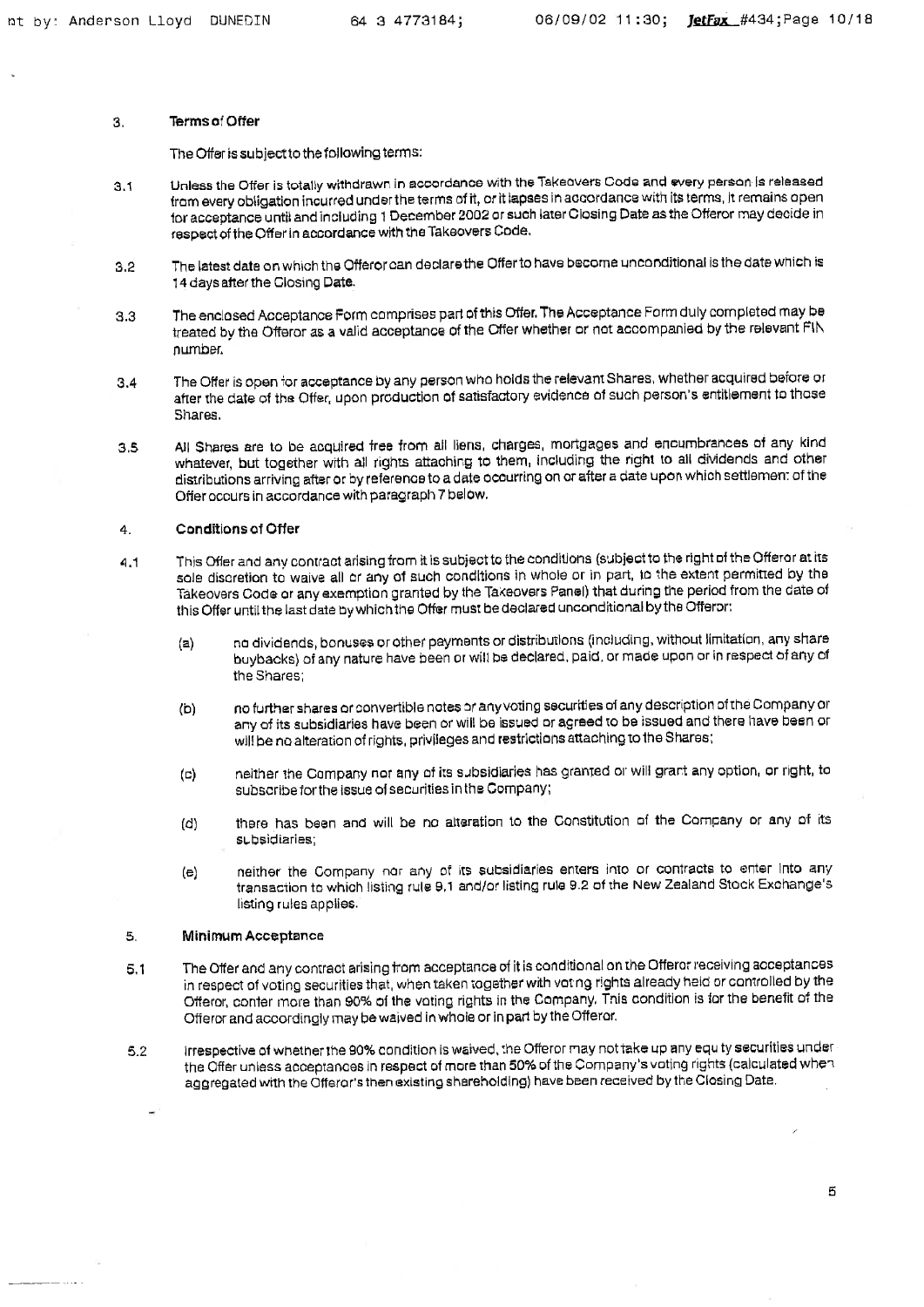### 6. **Notices**

- 6.1 Notices to the Company, the Takeovers Panel and the New Zealand Slach: Exchange;
	- (a) declaring the Offer unconditional; or
	- (b) advising that the Offer is withdrawn in accordance with the Takeovers Code or has lapsed in accordance with its terms;

will, in each case, be deemed to bs notice to all offerees w'nen so delivared.

6.2 Notice of any variation of the Offer will be sent to the Company, the Takeovers Panel, the New Zealand Stock Exchange and, except whsre noi required in accordance with the Takeovers Code, to each offeree uncer the Offer.

### 7. Method af Settlement

- 7.1 No acknowledgement of the receipt of acceptances of the Offer will be issued.
- 7.2 If:
	- (a) the Offer IB declared uncanditional or the conditions to it are waived by the Offeror; and
	- (b) the Acceptancs Form is in order and is accompanied by the relevant FIN number (or an indemnity acceptable in the opinion of the Offeror is given if the Fin number is not available);

then a cheque for the amount payable will be posted by regular post in accordance with the authorty contained in theAcceptance Form by the date spsclfieci in paragraph 1.2.

- 7,3 If the Offer does not become unconditional and the conditions are not waived by the Offeror, the Offer will lapse.
- 7,4 The Offeror will, present all Acceptance Forms received to the Campany for registration as soon as possible following the Offer being declared unconditional or the conditions being waived in respect of the Offer by the Offeror.

### 8, Change of Circumstances

- 8,1 If, after the date of the Takeover Notice, the Company declares or pays any dividend or makes any other distribution to its shareholders and the condition contained in paragraph 4.1(a) above is waived by the Offeror, shareholders accepting the Offer will be bound to pay to the Offeror an amount equivalent to such dividend (inclusive of withholding taxes deducted, if applicable) or the value of such other distribution or, at the option of the Offeror, the cash consideration which would otherwise have been paid to such acceptors shall be reduced by an amount equivalsnr to such dividend or the value of such other distribution.
- B.2 If, after the date of the Tgksover Notice, the Company makes any issue of shares or convertible notes or voting securities or grants any other rights or interests in its shares to holders of Shares by way of bonus issue and the condition contained in paragraphs 4.1 (b) or 4.1 (c) above is waived by the Offeror, acceptors of The Offer will be bound to transter any such shares or convertible noles or other rights and interests received by or otherwise accruing to them to the Offeror, without any additional consideration.
- 8.3 - if all Qf any of the Shares are corsolidated or subdivided after the date of the Offer then the Offer will be interpreted to take into account such consolidation or subdivision and will be deemed to oe for the securities resulting from such consolidation or subdivision and the consideration per Share, as applicable. pravjded for under paragraph 1,1 above will be increased or reduced, as the case may require, in proportion to such consideration or subdivision, and parties accepting the Offer will ba bound to transfer such consolidated or subdivided securities to the Offeror on the basis of the consideration so increased or reduced.
- 6.4 tflhe Company makes any issue of shares 10 any person on or afterthe date of the Dffer other than by way of bonus issue and the condition contained in paragraph 4.1(b) above is waived by the Offeror, then the Offer will be deemed to be extended to and include such shares and the consideration payable for them will be as provided in paragraph 1 above,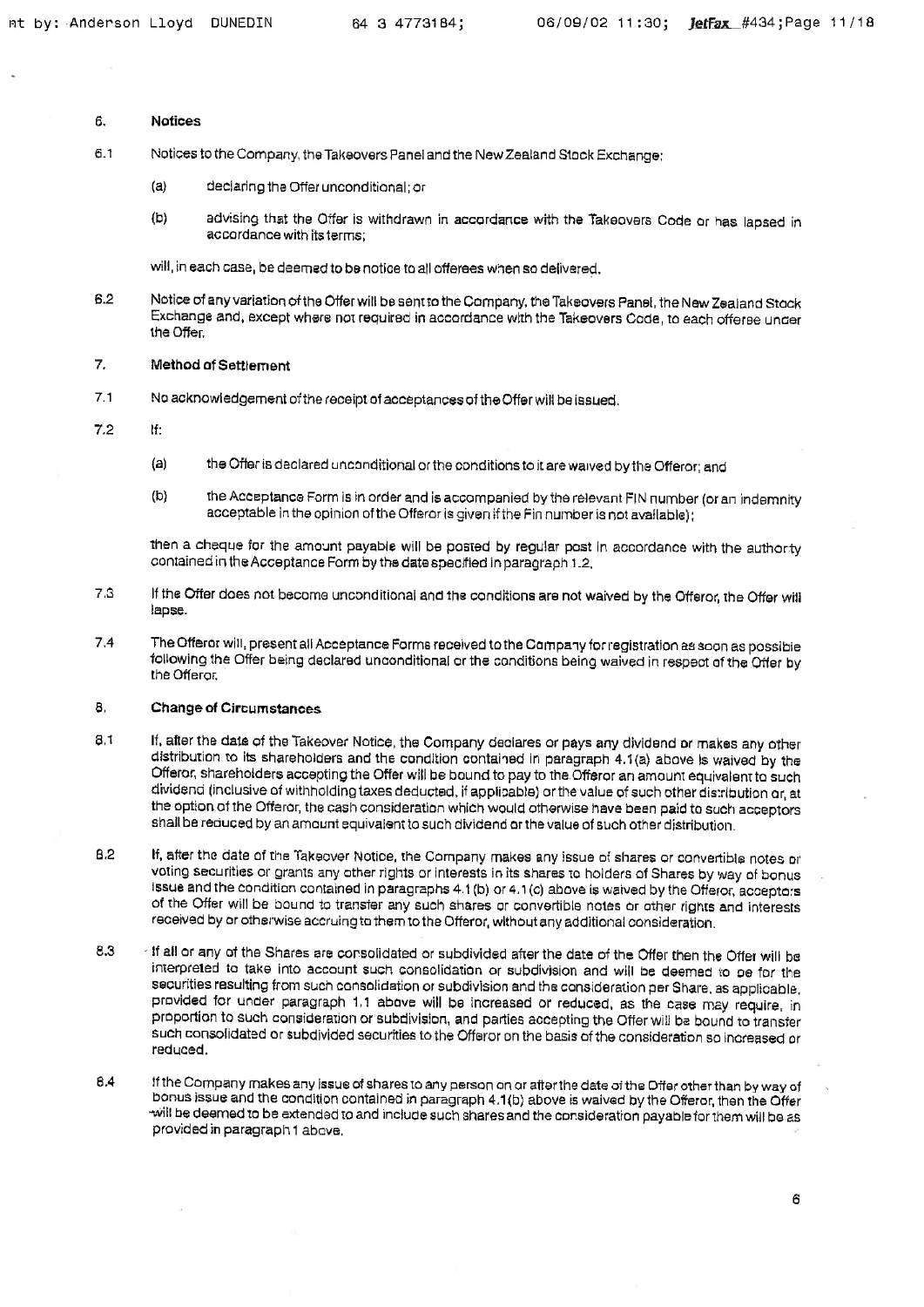# &. Further Information

Further information relating to the Offeror, as required by Schedule 1 to the Takeovers Code, is set out in the Appendix to, and forms part of, the Offer,

10. Miscellaneous

In this document:

- 10.1 Any reference to Ihs Takeovers Code means the Taksovsrs cods recorded in the Takeovers Code Approval Order 2000 (SR 2000/210).
- 10.2 Except if expressly defined in this document, or where the context requires otherwise, terms defined in the Takeovers Code shall have the same meaning in this document,
- 10.3 All sums of money reterred to in this Offer are in New Zealand currency,
- .10.4 Flaterences to the Takeover Notice are to the takeover notice issued in relation to the Offer to Arthur Barnett,
- 10.5 References to time are raterencss to New Zealand time.
- 10.6 The Offer and any contract arising from it shall be governed by and construed In accordance with the laws of New Zealand.

This Offer is dated 2 September 2002

 $\sim$ f

Mr Trevor D. Scott Director Belwalsh Holdings Limited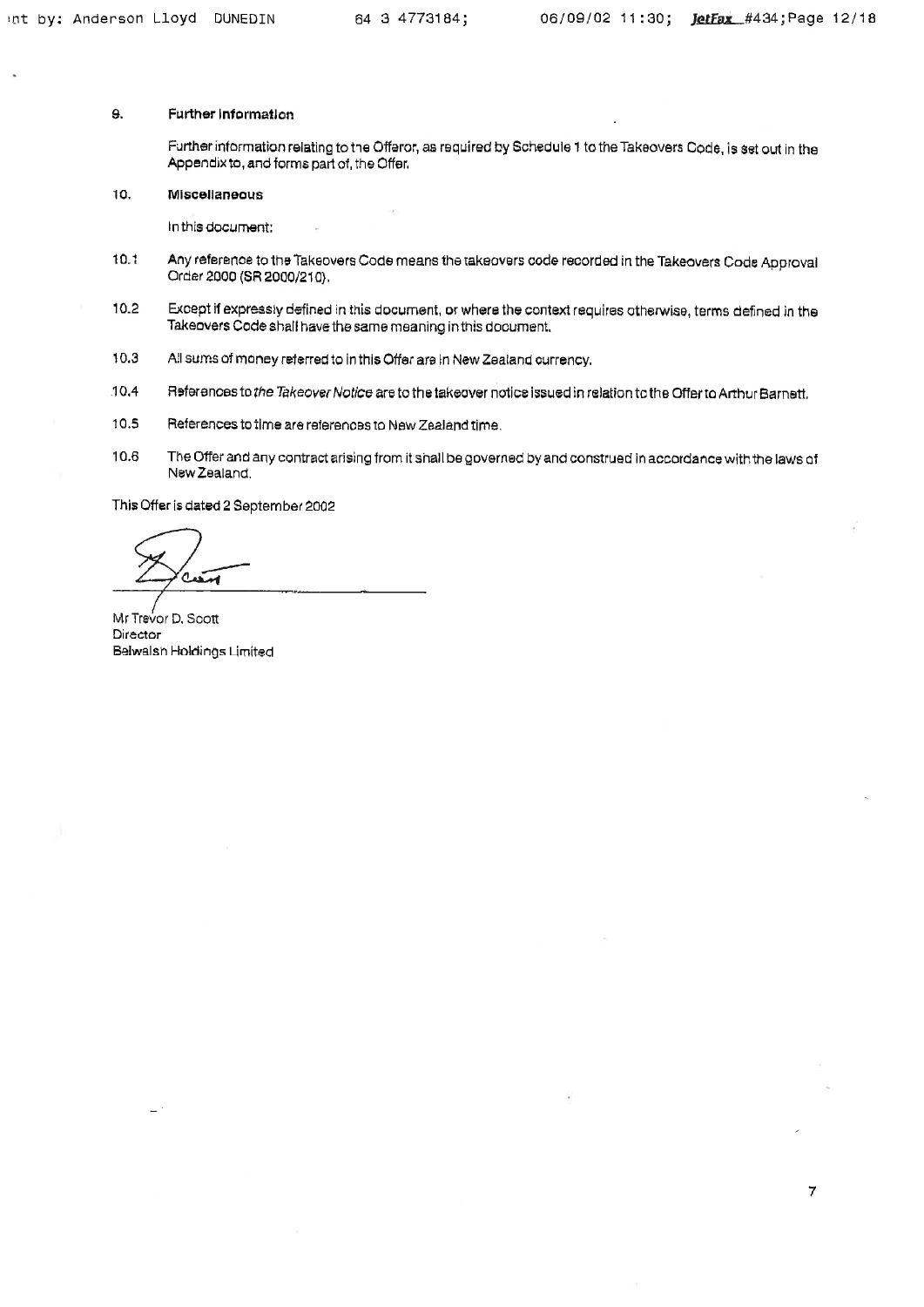# INFORMATION REQUIRED BY SCHEDULE 1 TO THE TAKEOVER CODE

1, Date

The Offer is dated 2 September 2002.

2. Offeror and Its Directors

The Offeror:

- (a) Name: Belwalsh Holdings Limited
- (b) Address: C/.T.D.Scott&Co Chartered Accountants PO Box 5344 **Dunedin** Attention: T, D, Scott,

(c) Directors of the Offeror:

Travor Donald Scott Julian Charles Stanley Smith

### 3. Target Company

Arthur Barnett Limited (Arthur Barnett)

### 4, Advice Statement

The advice statement required under this paragraph is set out on page 1 of this Offer document.

### 5, Terms And Conditions Of The Offer

The terms and conditions of this Offer are set out on pages 4 to 7 of the Offer document.

### 6. Ownership of Equity Securities of Arthur Bgrnett

- 6,1 Atthe date ofthis Offer:
	- (a) No equity securities of Arthur Barnstt are held or coniroltec byihe Offeror.
	- (b} No equiiy securities ofArthu- Barnettare held or controllad by any related company of the Offeror.
	- (c) No person is acting jointly or in concert with the Offeror.
	- (c) The equity securities of Arthur Barnett held or controlled by directors of the Offeror or any related company of the Offeror are;

| Name of Shareholder                                                                                                  | Number of fully<br>paid ordinary<br>shares in Arthur Barnett | Percentage of total<br>shares in<br><b>Arthur Barnett</b> |
|----------------------------------------------------------------------------------------------------------------------|--------------------------------------------------------------|-----------------------------------------------------------|
| Trevor Donald Scott, David Houghton Wale and<br>Alexander Philip Laing as trustees of the<br>T. D. Scott No. 2 Trust | 989,952                                                      | 6.83%                                                     |
| Julian Charles Stanley Smith                                                                                         | 4,489                                                        | 0.03%                                                     |
| Fraser Smith Holdings Limited                                                                                        | 6,724,770                                                    | 46.41%                                                    |

(i) Trevor Scott is a trustee of the T, D, Scott No.2 Trust as well as being one of the beneficiaries. He is alse the trustee of certain trusts which hold shares in Fraser Smith Holdings Limited.

(ii) Julian Smith is a director and a shareholder ofFraser Smith Holdings Umitecl.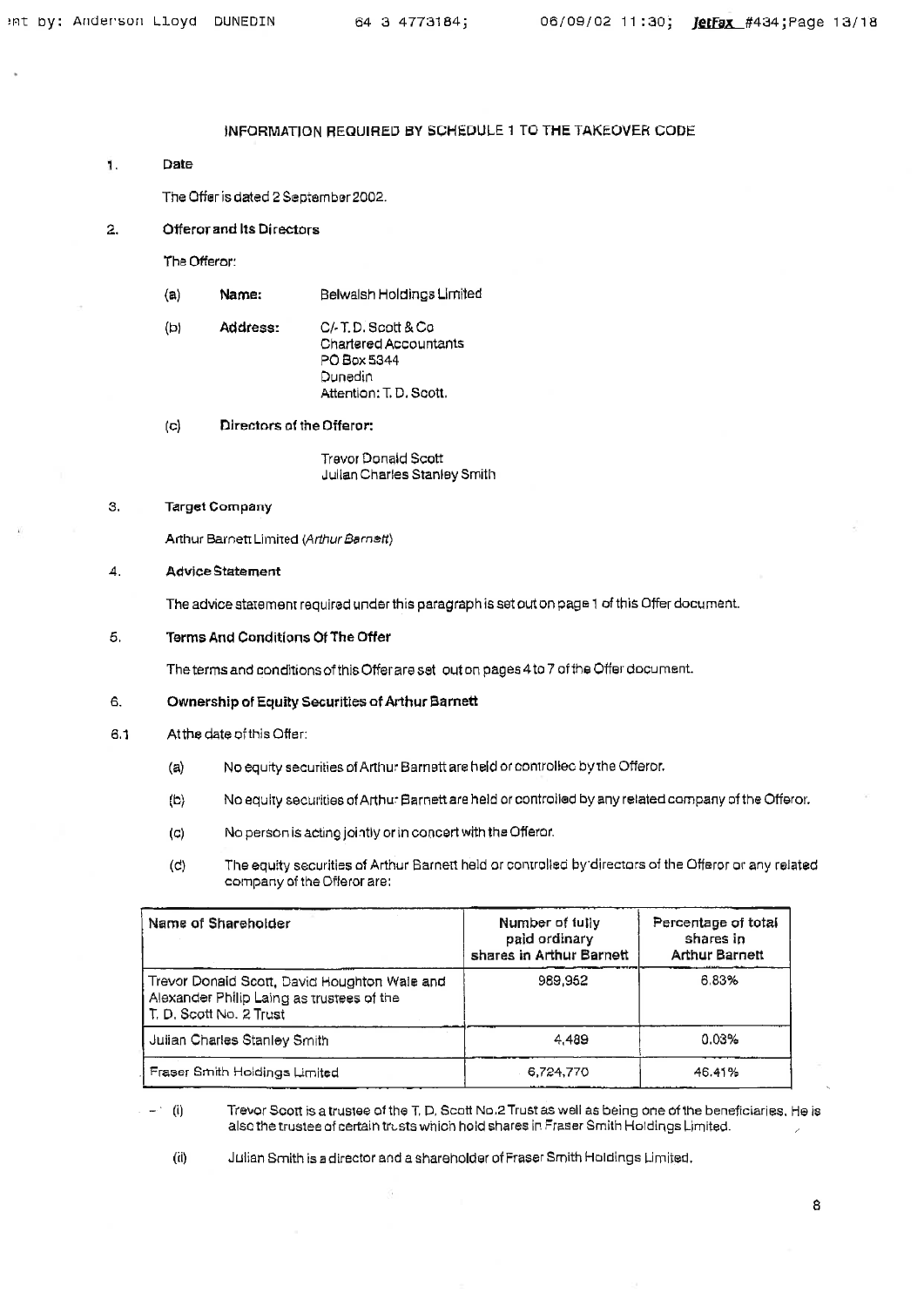Fraser Smith Holdings Limited holds 50% of the shares in the Offeror. The Offeror is aware that the directors of Fraser Smith Holdings Limited are Julian Charles Stanley Smith and Nicholas George Stanley Smith.

To the extent (ii at all) the following constitures "held or controlled" for the purposes of the Takeovers Code, the Offeror discloses that Julian Smith holds 3,850,000 of Fraser Smith Holdings Limited's 11,000,000 shares In his own name and a further £,7SO,OQO shares in that company are held by a trust of which he is a beneficiary. The remaining shares in thar company are held by Nicholas Smith (1,650,000) and a trust of which he is a beneficiary (2,750,000). Treyor Bcatt is a trustee of both of the abovementioned trusts.

(8) The Offeror is aware that the following persons, other than those persons listed above, hold or control more than 5% of the equity securities of Arthur Barnett:

| Name of Shareholder       | Number of fully<br>paid ordinary<br>shares in Arthur Barnett | Percentage of total<br>shares in<br><b>Arthur Barnett</b> |
|---------------------------|--------------------------------------------------------------|-----------------------------------------------------------|
| Jarden Custodians Limited | 1.449.678                                                    | 10.01%                                                    |

The Offeror is not aware of the identity of the controllers of the Shares held by Jarden Custodians Limited except that its directors are David Houghton Wales and Lynstis Fays Adams,

# 7. Trading In Arthur Barnett Equity Securities

To the best of the Offeror's information, knowledge and belief, none of the persons referred to in paragraph 6.1 above have, during the 6-month period before the date of this Offer, acquired or disposed at any shares in Arthur Bgrnett.

# 8. Agreements to Accept Offer

As at the date of this Offer, no persors have agreed to accept this Offer conditionally or unconditionally.

# 9. Arrangements To Pay Consideration

- 9.1 The Offeror confirms that resources will be available to the Offeror sufficient to meet the consideration to be provided on full acceptance of this Offer and to pay any debts incurred in connection with this Offer (inciuding any debts arising under rule 49 of the Code),
- 9.2 A statement setting out the rights of each offeree under rule 34 of the Takeovers Code to withdraw their acceptance for non-payment by the Offeror of the consideration, is set out in paragraph 1.3 of the Offer document.

# 10. No Arrangements Between Offeror and Arthur Barnett

As at the date of this Offer, no agreement or arrangement has been made or is proposed to be made between the Offeror (or an associate of the Offeror) and Arthur Barnstt or a rstared company of Arthur Barnett in connection with or in anticipation of or in response to this Offer.

# 1. No Arrangements Setween Offeror, and Directors and Officers of Arthur Barnetf

As at the date of this Offer, no agreement or arrangement has been made or is proposed to be made between the Offeror or an associate of the Offeror and the directors or senior officers of Arthur Barnett (or a related company of Arthur Barnert) in connection with or in anticipation of artin response to this Offer.

# 12. No Financial Assistance

No financial assistance (directly or indirectly) is to be provided by Anhur Barnett in connection with this Offer.

# 13. Acquisitions Of Securities

ووالمسترد والمستنقذ

This Offer is a full offer for cash and neither the Offeror nor any reiated company otthe Offeror or any person acting jointly or in concert with the O+feror, or any of their respective directors intend to acquire Shares in Arthur Barnstt under rule 36 of the Code otherwise than under this Offer.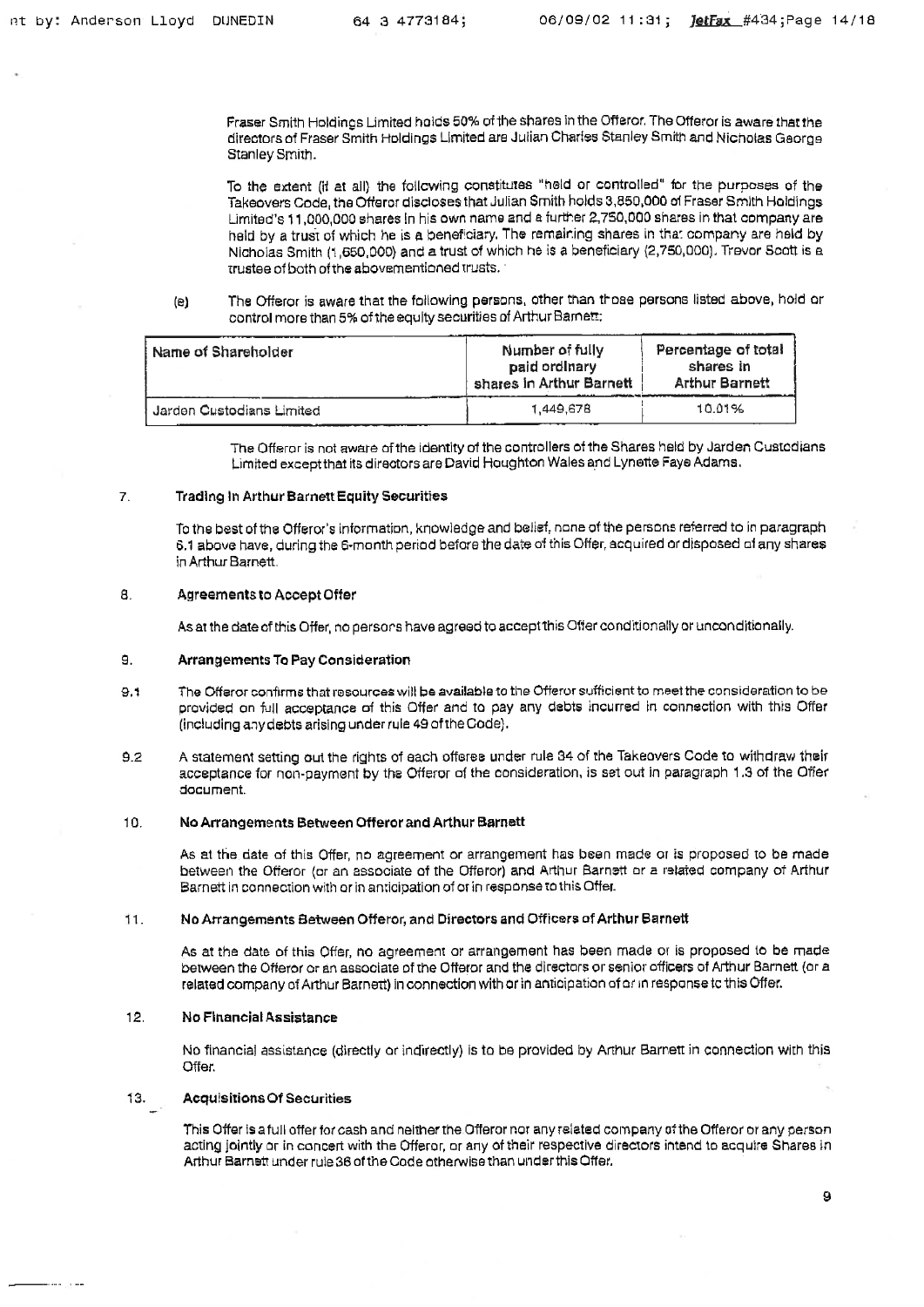# 14. Likelihood Of Changes

The Offeror does not intend to make any material changes in respect of the business activities of the Company and its subsidiaries.

# 15, Preemption Clauses In Arthur Barnett Constitution

There are no restrictions contained in the constilution of Arthur Barnett on the right to transfsr Shares to which this Offer relates which would have the effect of requiring holders of the Shares to offer the Shares for purchase to members of Arthur Barnett or another person before transferring the Shares.

# 16, No Escalation Clauses

As at the date of this Offer, no agreement or arrangement exists undar which any existing holders of Shares in Arthur Bamstt will or may receive in relazion to or as s consequence of this Offer, additional consideradon over and above the consideration set out in this Offer,

# 17. Independent Advisgr' s Report

An independent adviser's report is not required to be included with this Offer under rule 22 of the Code however an independent adviser's report on the merits of the Offer as requireci under rule 21 of the Code wil! be attached to Arthur Barnett's Target Company Statement.

# 18, Additions) Disclosure& If Consideration Includes Securities

The consideration offered under this Offer does not include securities or shares of any other issuer,

# 19. Certificate

To the best of our knowledge and belief, after making proper enquiry, the information contained in this Offer document is, in all material respecis, true and correcr and not misleading, whether by omission of any information or athsrwise, and includes alt the information required to be disdassd by the Offeror under the Takeovers Code.

CERTIFIED BY;

متعت  $\mathcal{I}$ 

ID. Scott Director (Acting Chisf Executive and

Chief Financial Controlte'-)

 $\nabla\mathbf{\nabla}$ 

J.C.S.Smixh Director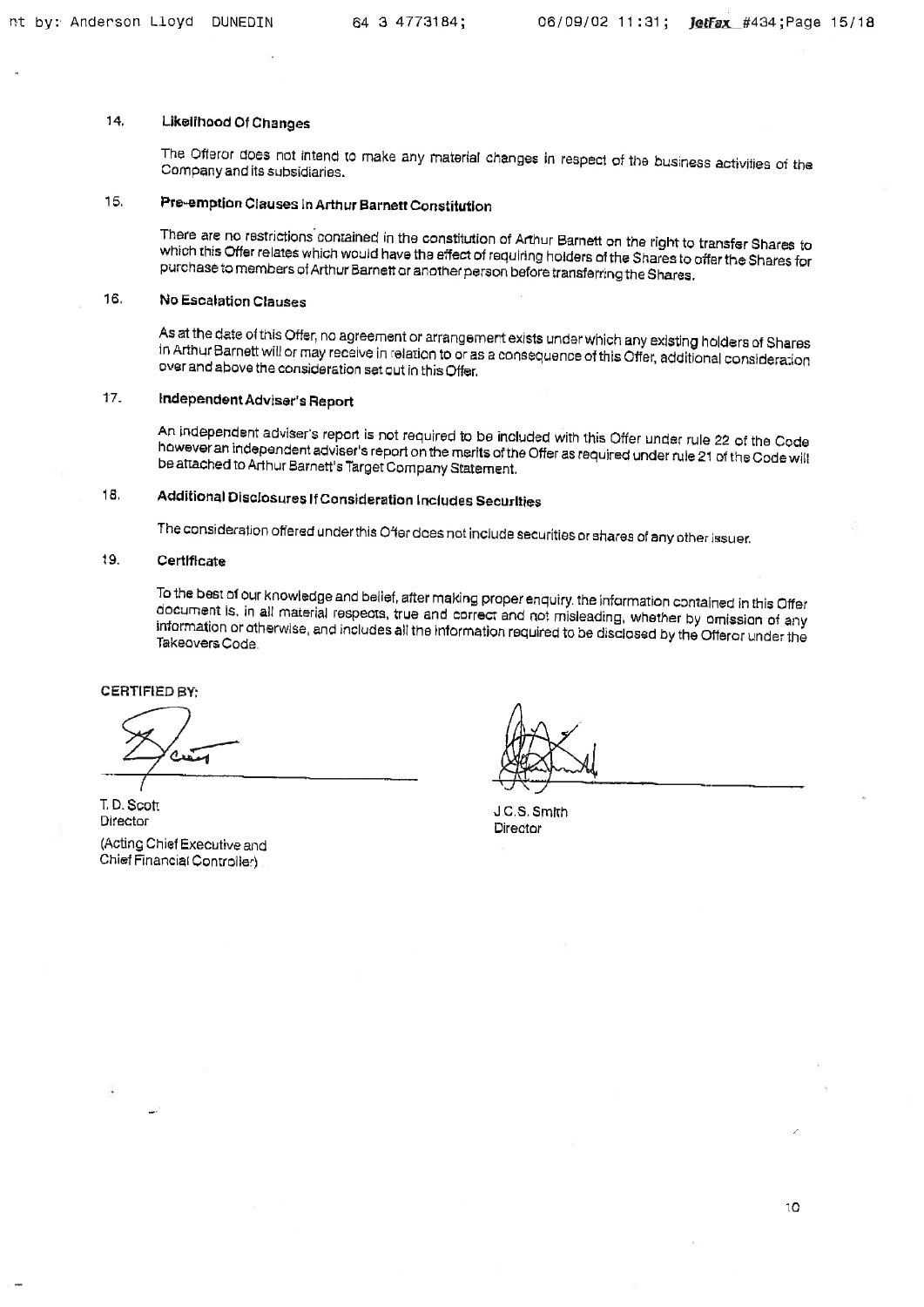# PLEASE NOTE

# IFYOU HAVE SOLD ALL OFYOURARTHURBARNEFTSHARES

Piease send this Offer and all enclosures (including the Acceptance Form) at once to the new Arthur Barnett shareholder or the broker through whom you made the sale requesting that they be forwarded to the new Arthur Barnett shareholder.

# IFYOU HAVE SOLD SOME OFYDUR ARTHUR BARNETT SHARES

Please alter the total holding on the Acceptance Form, to the number of the Shares which you have retained and forward the amended Acceptance Form in the reply paid envelope supplied to the Offeror,

Upon recaipt of the amended Acceptance Form, the Offeror will recalculate the amount of cash comprising your consideration to reflectthe number of shares sold by you,

Please also request the broker through whom you made the sale to advise the purchaser or purchasers of your Shares of this Offer and that copies of it are available from the Share Registrar, BK Registries Limited, PO Box 384, Ashburton and advise the Share Registrar of the number of Shares sold and the broker concerned.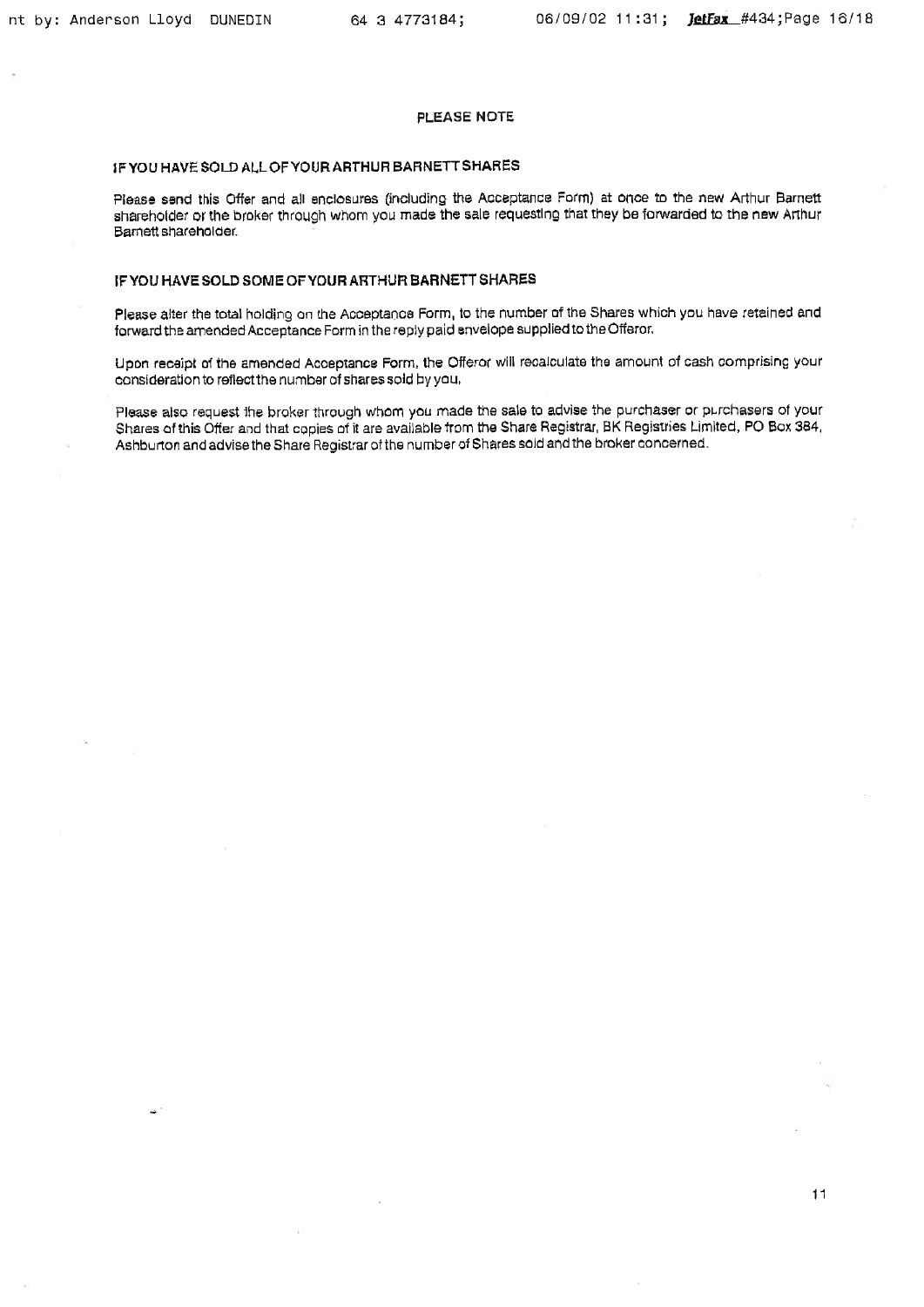# FORM OF ACCEPTANCE AND TRANSFER BELWALSH HOLDINGS LIMITED OFFER FOR SHARES IN ARTHUR BARNETT LIMITED

|                                         | Holder Number                         | Number of Shares                                    |
|-----------------------------------------|---------------------------------------|-----------------------------------------------------|
|                                         | Faster Identification<br>Number (FIN) | <b>Total Consideration</b><br>(at \$1.40 per share) |
| Shareholder/Transferor (the Transferor) |                                       |                                                     |

By signing this form the Transferor, for the consideration stated above, hereby:

- (a) accepts the Offer dated 2 September 2002 of Belwalsh Holdings Limited (the Transferee) for the shares described above in Arthur Barnett Limited (the Company) held by the Transferor, subject to the conditions on which They are so held and Transfers those shares to the Transferee; and
- (b) represents and warrants to the Trustee that title to the Transferor's shares, described above in the Company held by the Transferor will pass to the Transfaree free of all liens, charges, mortgages, encumbrances and other adverse interests and claims of any kind, and thai the Transfsror has full power and capacity to sail and transfer all such shares; and
- (c) as set out on the reverse of this form, enters into an indemnity in favour of and for the Company and the Transferee, and appoints the Transferee the attorney oftheTransferor,

And the Transferee hereby agrees (as avidenced by its execution of a form of agreement to which this form and those of other transferors shall be appended together comprising an instrument of transfer) to take the shares subject to such conditions. The Transferor hereby authorises the Transferee to use the Transferor's FIN number to transfer the shares to the Transferee. Forthis purposathe FIN number must be set out above. If you do not fill in the FIN number, the indemnity overleafwillapply,

| Dated and executed the           | day of                       | 2002 |
|----------------------------------|------------------------------|------|
| FOR AN INDIVIDUAL/ATTORNEY       | <b>FOR A COMPANY</b>         |      |
| Signad by the Translaror:        | Signed by the Transferor by: |      |
| in the presence of:<br>(Witness) | Director:                    |      |
| Name:<br>Occupation:<br>Address: | Director                     |      |

# NOTE AND INSTRUCTIONS FOR COMPLETION

- 1, INTERPRETATION; In this form references to the Transferor in the singular shall include the plural.
- 2, TO ACCEPT TH!S OFFER; Insert your FIN number in the space provided. Sign this form where marked 'Signed bytheTransferor" and have your sisnaturs witnessed. Any person (including your husband orwrfs) may witness your signature and must add his or ner occupation and full address in the space provided, Companies mustsign in accordance with the Companies Act 1993,
- 3. JOINT HOLDERS: If the shares are registered in the names of joint holders all must sign the form,
- 4. POWER OF ATTORNEY: If the form is signed under a power of attorney, the relevant powsr of attorney must be submitted with the form for noting and return, and the certificate printed overleaf must be completed. Where such power of attorney has already been noted by the Company, then th's fact must be staled under the signature of the attorney.
- 5. ON COMPLETION: Place the signed form in the enclosed reply paid envelope and post to the Transferee at the addresses below as soon as possible, but in any event so as to be received not later than 1 December 2002 (subject to paragraph 3 of the Offer).

Beiwash Holdings Limited, C/-T, D, Scott & Co, Charterec Accountants, PO Box 5344, Dunedln

6. PREVIOUS SALE; If you have sold all of your shares, please pass this form togsthar with the Offer documents to your sharebroker or the purchasers of such shares. If you have sold part of your shareholding, record that fact on this form by amending the number of shares noted as being held by you on the face of this form. Please also refer to the more detailed instructions on pages 4 and 11 uf the Offer.